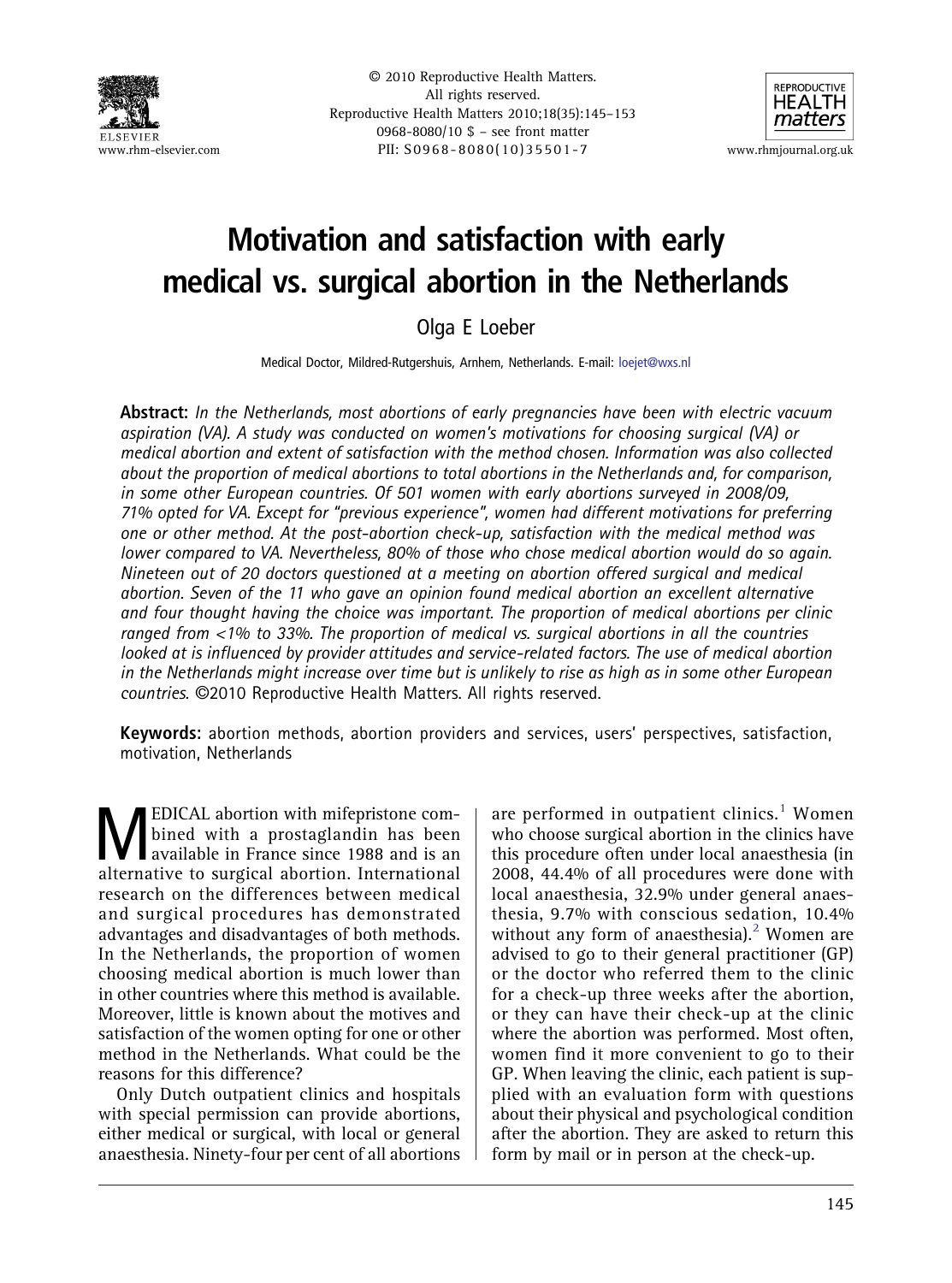In the outpatient clinics, experience with surgical aspiration of very early pregnancies is widespread. In 2000, 48% of all abortions were performed before seven weeks LMP, almost exclusively by electrical vacuum aspiration.<sup>[3](#page-7-0)</sup> In 2006, around 56% of all abortions were at less than seven weeks and 21.8% of these early abortions were medical abortions with mifepristone and misoprostol. $4$  The high percentage of early abortions in these clinics indicates few patient and doctor delays in seeking or providing abortion services. In the Netherlands, most clinics limit early medical abortion to seven weeks LMP, although medical abortion has been approved by the European Medicines Agency (EMA) till nine weeks LMP. This limit in duration of pregnancy for medical abortion is discussed below. Medical abortion up to nine weeks was being provided in two clinics. These two clinics changed their policy after medical abortion through nine weeks LMP was allowed in Germany in 2008.

Since medical abortion became available in the Netherlands in  $2000$ ,<sup>[5](#page-7-0)</sup> its use has increased. There are, however, large differences between the 17 clinics in terms of which procedures are used. Both surgical and medical methods are available because some studies emphasise that women prefer to have a choice,<sup>[6](#page-7-0)</sup> and that women may prefer one method over the other based on clinical grounds or on their beliefs or experience with previous abortions.<sup>[7,8](#page-7-0)</sup> The literature shows a high percentage of satisfaction with both methods, especially if circumstances make a personal, unrestricted choice possible. However, satisfaction with the surgical method in some studies has been somewhat higher, especially in those studies where the choice of method was left to the provider.<sup>[9](#page-7-0)</sup>

After general counselling, in most of the clinics, all women with an early pregnancy are offered the choice between a medical or a surgical abortion. The characteristics of each method are explained and written information about the methods and the differences between them are distributed, so that women can make an informed choice about which they prefer.

The surgical abortion is done in a friendly setting: often the patients are accompanied by their partner, friend or mother during the procedure. The nurse and the doctor will reassure the woman and talk her through what will happen. In early pregnancies dilation of the cervix is usually not necessary, vacuum curettes of 4 or 5 mm are used. The whole procedure including ultrasound, disinfection and aspiration will take 10–15 minutes, of which five minutes can be painful. Pain medication is often given before the procedure and in the majority of clinics conscious sedation is available if necessary.

The medical abortion method used in Dutch clinics consists of 200 mg mifepristone orally,  $10,11$ followed by 800μg misoprostol 24–72 hours after the administration of mifepristone. Misoprostol is used vaginally, but if women have difficulties with this route of administration they can use it sublingually. Pain medication, such as NSAIDs, is discussed during the intake and is prescribed according to the preferences of the woman. Home use of misoprostol differs per clinic; with most clinics, the woman usually takes the misoprostol at home. Three weeks after the pills are taken, a routine check-up in the clinic is strongly encouraged to exclude possible failures.

There has been only one publication about medical abortion from the Netherlands, comparing this method with the surgical method at the time of the introduction of early medical abor-tion for social reasons.<sup>[5](#page-7-0)</sup> It is therefore interesting to know what patients' experience with this method has been, now that it has been established for a couple of years. Moreover, medical abortion is used far more in France, Sweden, Switzerland and the UK and it would be useful to know the reasons for this, which are unclear.

# Methods and materials

In the Mildredhuis, an outpatient abortion clinic in the Netherlands, almost 2,000 abortions take place each year. For this study, consecutive files of 501 women who had an abortion between July 2008 and the end of January 2009 with a duration of pregnancy less than 50 days LMP were selected for analysis. The following information was collected from these records: age of the patient, duration of the pregnancy, number of previous abortions, number of children, motivation for the choice of the method, and at check-up, personal experience with the method chosen and preferred method if the woman needed an abortion in future. Any remarks pertaining to satisfaction with the method used and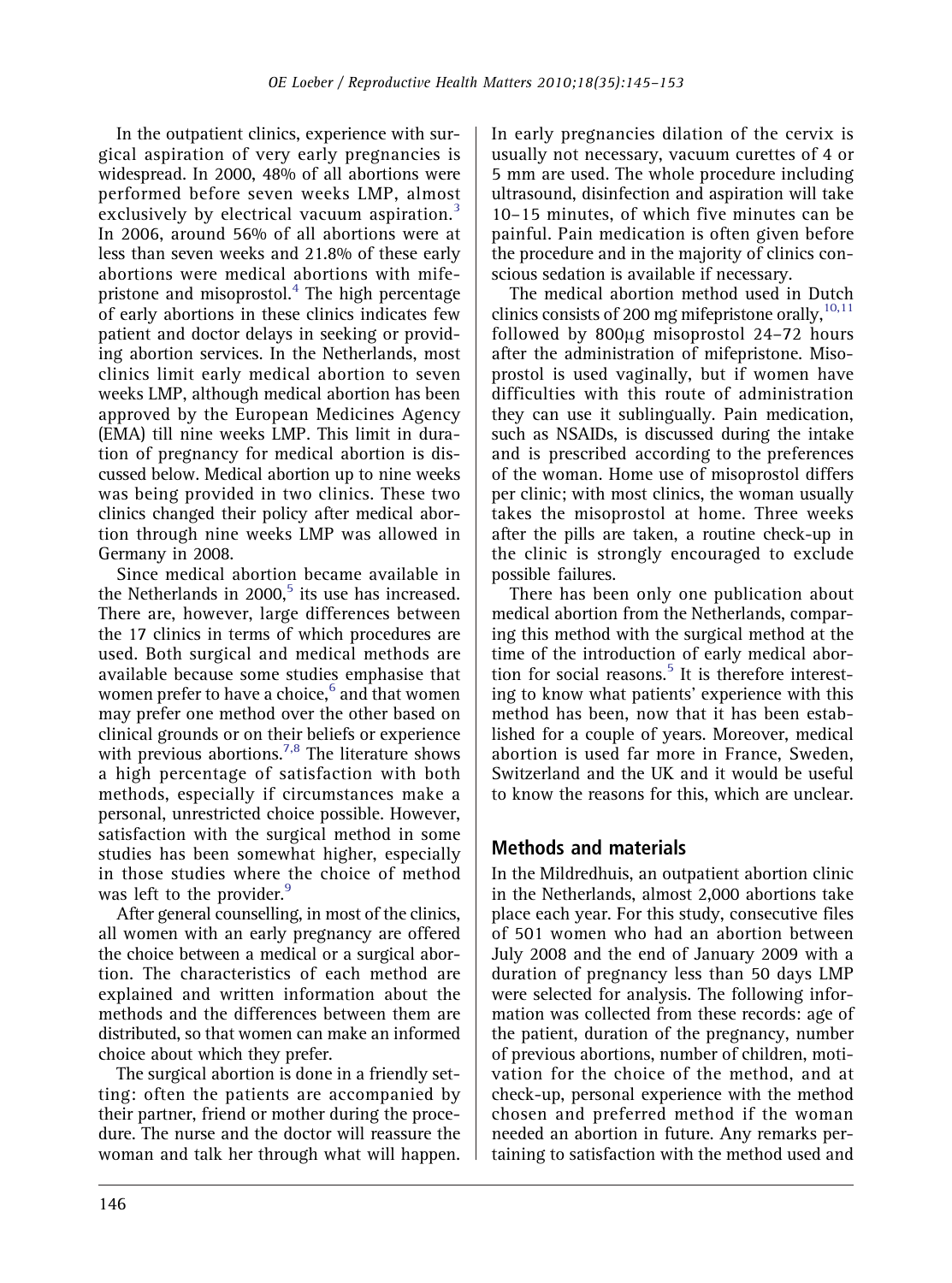problems experienced during the abortion were also noted. Feedback on satisfaction was based on the available data. More than half the women with a surgical abortion did not return for a check-up, either to the clinic or their GP. Characteristics of this group were studied separately. Data were analysed using SPSS. The Medical Ethical Committee of the University of Utrecht approved the protocol.

For the comparison of the use of medical abortion in other countries, national data from France, Sweden, England and Wales, Switzerland, Scotland (and the Netherlands) were taken into consideration. In some of these countries medical abortion is provided up to 63 days LMP (nine weeks). In the other countries, at the time of data collection (2008–2009) the provision of medical abortion was limited to 49 days LMP. The data were available for medical abortion as a percentage of all abortions. In Switzerland, France and the Netherlands no national data were available on the percentage of medical abortions of early pregnancies, and in these cases an estimate was asked of experts in the countries concerned. Offlabel use of medical abortion beyond nine weeks of pregnancy is carried out in most of these countries and also in the Netherlands, but in this article I have restricted the collection of data to early medical abortion.

In the Netherlands, there are about 50 abortion doctors. They have a meeting twice a year, attended by the most involved providers. Twenty participants in one of these meetings answered a small questionnaire and discussed their attitudes towards medical abortion. Questions included whether they prescribed medical abortion, until what date LMP of pregnancy, which method they would choose if they themselves or their partner needed an abortion, and what they generally thought of the medical method.

## **Results**

Between July 2008 and the end of January 2009, 1,095 women requested an abortion at the Mildredhuis clinic. Of this number, 501 (46%) women had pregnancies of less than seven weeks LMP, of whom 145 (29%) opted for medical abortion and 356 (71%) opted for surgical abortion. Four of the 145 women choosing medical abortion wanted to have the second part of the treatment, the misoprostol, in the clinic, while 141 women chose to take the misoprostol at home.

Table 1 lists the characteristics of the women by abortion method. Women having surgical abortion were only slightly older on average and had slightly more children. The women using both methods were pregnant for less than six weeks on average and those having surgical abortion were pregnant for just over three days more than those using medical abortion pills.

[Table 2](#page-3-0) shows the reasons why women chose one or other method and the proportion who did so for each of the reasons listed. For the medical abortion users, the main reasons given were fear of aspiration, and the perception that medical abortion was more natural and more like a miscarriage. Some said specifically that they would terminate the pregnancy only if the medical method was available. Women choosing a surgical abortion expected the procedure to be faster and easier, they liked the idea that it would be over before they went home, and some wanted an IUD inserted at that stage as well. In both groups, women with previous abortions let their experience influence their present choice.

Most clinical reasons were mentioned by the woman as important for their decision, not by the provider. In five instances, the abortion could take place sooner medically and medical abortion was chosen for that reason; for instance, in two cases the clinic would be closed due to the holiday season or the women themselves were unavailable for an early surgical appointment.

#### Table 1. Characteristics of the women by abortion method

|                                                | Medical<br>abortion<br>$(n=145)$ | <b>Surgical</b><br>abortion<br>$(n=356)$ |  |
|------------------------------------------------|----------------------------------|------------------------------------------|--|
| Mean age                                       | 27.8 years<br>(range 15-42)      | 29.6 years<br>(range 13-46)*             |  |
| Mean number of children                        | 0.8<br>$(range 0-4)$             | 1.1<br>(range $0 - 7$ ) **               |  |
| Nulliparae                                     | 78<br>$(53.8\%)$                 | 149<br>$(41.9\%)*$                       |  |
| Mean length of pregnancy<br>in weeks since LMP | 5.4                              | $5.9**$                                  |  |
| $*$ p<0.05<br>** $p<0.01$                      |                                  |                                          |  |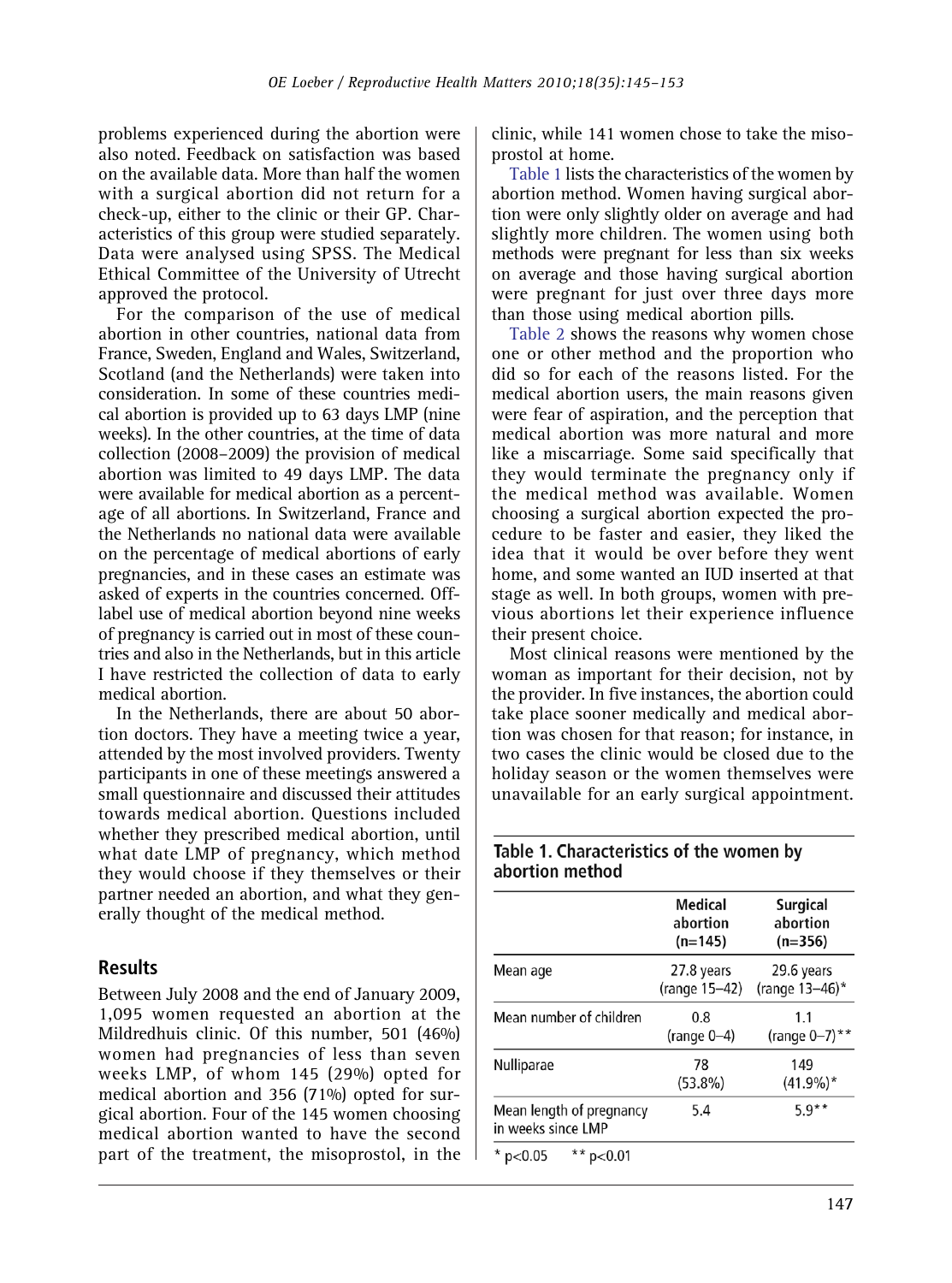| Reason                              | <b>Medical abortion</b><br>$(n=143)$ |      | <b>Surgical abortion</b><br>$(n=354)$ | p-value |         |
|-------------------------------------|--------------------------------------|------|---------------------------------------|---------|---------|
|                                     | No.                                  | %    | No.                                   | %       |         |
| Fast method/easy                    | 5                                    | 3.4  | 219                                   | 61.5    | $**$    |
| Previous experience                 | 25                                   | 17.2 | 71                                    | 19.9    |         |
| Fear of the other method            | 63                                   | 43.4 | 14                                    | 3.9     | $***$   |
| Want to get IUD in same procedure   |                                      |      | 66                                    | 18.5    | $**$    |
| More natural                        | 29                                   | 20.0 |                                       | 0.3     | $**$    |
| Didn't want/wanted to do it at home | 17                                   | 11.7 |                                       | 2.0     | $***$   |
| Safer                               |                                      | 0.7  | 17                                    | 4.8     | $\star$ |
| Emotional reasons <sup>a</sup>      | 11                                   | 7.6  |                                       | 0.6     | $**$    |
| Expertise of doctor                 |                                      |      |                                       | 1.1     |         |
| Medical reasons <sup>b</sup>        |                                      | 0.3  | 10                                    | 3.0     | $**$    |
| Other reasons <sup>c</sup>          | 10                                   | 7.3  |                                       | 1.1     | $***$   |

#### <span id="page-3-0"></span>Table 2. Reason for choosing medical or surgical abortion (more than one reason could be given)

\*  $p<0.05$ \*\*  $p < 0.01$ 

a These included opinions like: does not feel like an abortion: decision to terminate the pregnancy easier with this method. b These included: was vomiting a lot; possible hydatidiform mole; was breastfeeding and did not want to stop this

temporarily; Crohn's disease; wanted sedation; recurrent urinary tract infection.

c These included: was not given the choice (n=3), GP advised for or against it, experience with miscarriages, fear of vaginal intrusion, preservation of an intact hymen.

Except for previous experience of the method, motivations for choosing medical abortion were different from those for choosing surgical abortion.

## Problems completing the abortion with the first method used

Two early pregnancies were difficult to reach with the curette, one because of a distortion of the cervical canal and one because of a uterus duplex. Neither termination was completed by aspiration; one was terminated medically, the other woman was referred to a hospital for termination, both with success.

The surgical group had four (1.1%) cases where the uterus was not completely empty at check-up and needed a second aspiration; two of these women had a very small fetal sac of less than 8 mm at presentation. In the medical group, six (4%) patients still had a fetal sac in utero at check-up and had a subsequent aspiration.

## Satisfaction with the method used at time of post-abortion check-up

In the medical abortion group, 35 women (24%) did not return for check-up (of these, 13 had had a previous medical abortion); 110 (76%) returned for check-up. In the surgical abortion group ( $n=356$ ), 76 women ( $21\%$ ) returned for check-up. We collected information about the level of satisfaction with the methods from all available sources (evaluation forms and letters from the GP or gynaecologist); more data were available for some questions in the surgical group [\(Table 3\)](#page-4-0).

Overall, women's satisfaction with the method used, whether they would choose the same method again and whether the experience was better than expected were in all cases significantly more positive for the surgical abortion group than the medical abortion group.

The experience with medical abortion was considered better than expected by 44 of 108 women for whom data were available, because they found it less scary than an aspiration or the whole experience was less painful than they had expected. It was worse than expected for 48 of the 108 women because of severe pain and/or blood loss. The heavy blood loss lasted in three cases for three weeks. Heavy blood loss together with severe pain was mentioned 16 times, heavy blood loss without pain was mentioned nine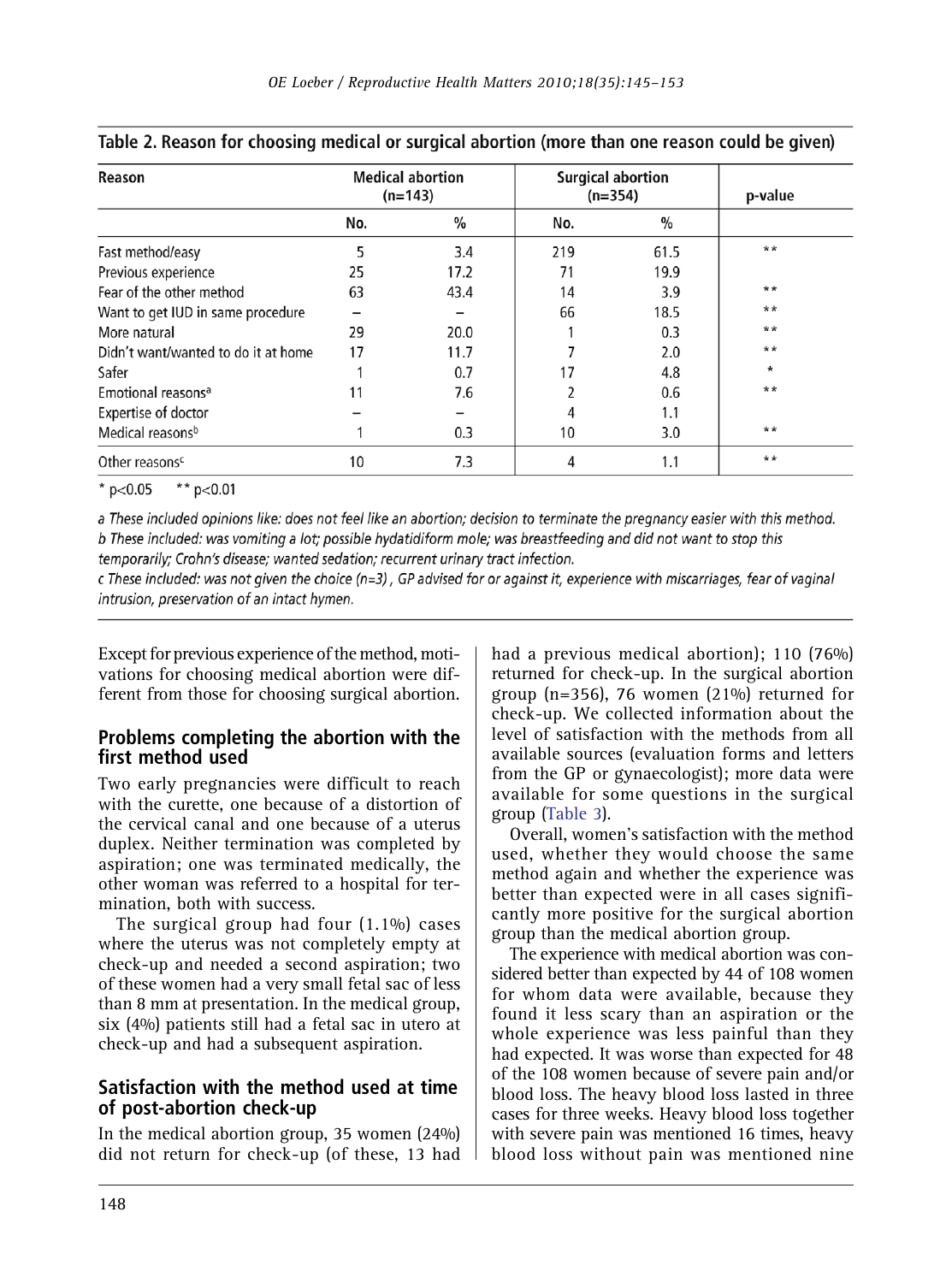|                                                   | <b>Medical abortion</b>                                |                                     |                                                   |                                 |                                             | <b>Surgical abortion</b>            |                                                |                                                     |                                                  |                                            |                                             |                                            |
|---------------------------------------------------|--------------------------------------------------------|-------------------------------------|---------------------------------------------------|---------------------------------|---------------------------------------------|-------------------------------------|------------------------------------------------|-----------------------------------------------------|--------------------------------------------------|--------------------------------------------|---------------------------------------------|--------------------------------------------|
|                                                   | <b>Satisfaction</b><br>with the<br>method<br>$(n=109)$ |                                     | Would<br>choose this<br>method again<br>$(n=106)$ |                                 | <b>Better than</b><br>expected<br>$(n=108)$ |                                     | Satisfaction<br>with the<br>method<br>$(n=76)$ |                                                     | Would<br>choose this<br>method again<br>$(n=88)$ |                                            | <b>Better than</b><br>expected<br>$(n=183)$ |                                            |
|                                                   | No.                                                    | (%)                                 | No.                                               | (%)                             | No.                                         | (%)                                 | No.                                            | (%)                                                 | No.                                              | (%)                                        | No.                                         | (%)                                        |
| Yes/better<br>No/worse<br>More or less/don't know |                                                        | 70 (64.2)<br>24 (22.0)<br>15 (13.8) | 0                                                 | 83 (78.3)<br>23 (21.7)<br>(0.0) |                                             | 44 (40.7)<br>48 (44.4)<br>16 (14.8) |                                                | $64(84.2)$ **<br>4 $(5.3)$ <sup>**</sup><br>8(10.6) |                                                  | 74 (84.1)**<br>$1$ $(1.1)$ **<br>13 (14.8) |                                             | $139(76.0)$ **<br>$27(14.8)$ **<br>17(9.3) |

<span id="page-4-0"></span>Table 3. Satisfaction with the method used, preference if they had to choose again, better or worse experience than expected

\*\*p<0.01

times, 19 women mentioned more than expected pain. Some women had other side effects of the medication, like diarrhoea or nausea; these are expected side effects of misoprostol. For four of the 48 women the experience was worse than expected because the abortion was not complete and they needed an aspiration after all. Although the experience was often worse than expected, 64.2% of the women were satisfied with medical abortion. Their reasons for choosing it tipped the balance toward a positive opinion.

"It was an overwhelming experience and I had more blood loss than I expected but it was nice to be at home."

#### "First I had an awful lot of pain, but this disappeared when I sat in a hot bath."

Of the 183 women for whom data were available, 139 thought the experience of surgical abortion was better than expected. For the 27 who reported that the experience was worse than expected, it was mostly because the pain was worse than expected.

Of the 64 nulliparae for whom data were available, 36 said at check-up that the medical abortion was worse than they had expected for the same reasons as stated above; however, most (45 of the 64) said they would choose this method again.

Nulliparae often had a worse experience with medical abortion than multiparae. The tables used for the comparison are not shown. Looking back on the experience, 44.4% of the women (56.6% of the nulliparae versus 27.3 % of the multiparae) with a medical abortion found this

experience worse than expected. The experience was worse than expected for only 14.8% (21.8% of the nulliparae versus 9.5% of the multiparae) of the women who had a surgical abortion. These differences have also been shown in other studies. $9,19,20$  $9,19,20$ 

## Information about the women who did not come for check-up

For insight about the experience of women for whom no information was available postabortion, we compared them with the group for which information was available, to see if there were differences. Significantly more women who had a medical abortion returned for check-up. There was no difference in motivation for the abortion between those who returned and those who did not. However, more women having had a previous abortion or who were younger did not return for check-up in the surgical abortion group. Since the clinic as well as the GP were within easy reach for these patients, this cannot be the reason for not returning. However, most women want to leave this experience behind them as soon as possible, and many return only when there is a perceived problem. In the medical abortion group, having had an previous abortion or being younger did not reach a significant level.

## Medical abortion in the other European countries

In the other European countries studied [\(Table 4\)](#page-5-0), the method of preference in early pregnancy seems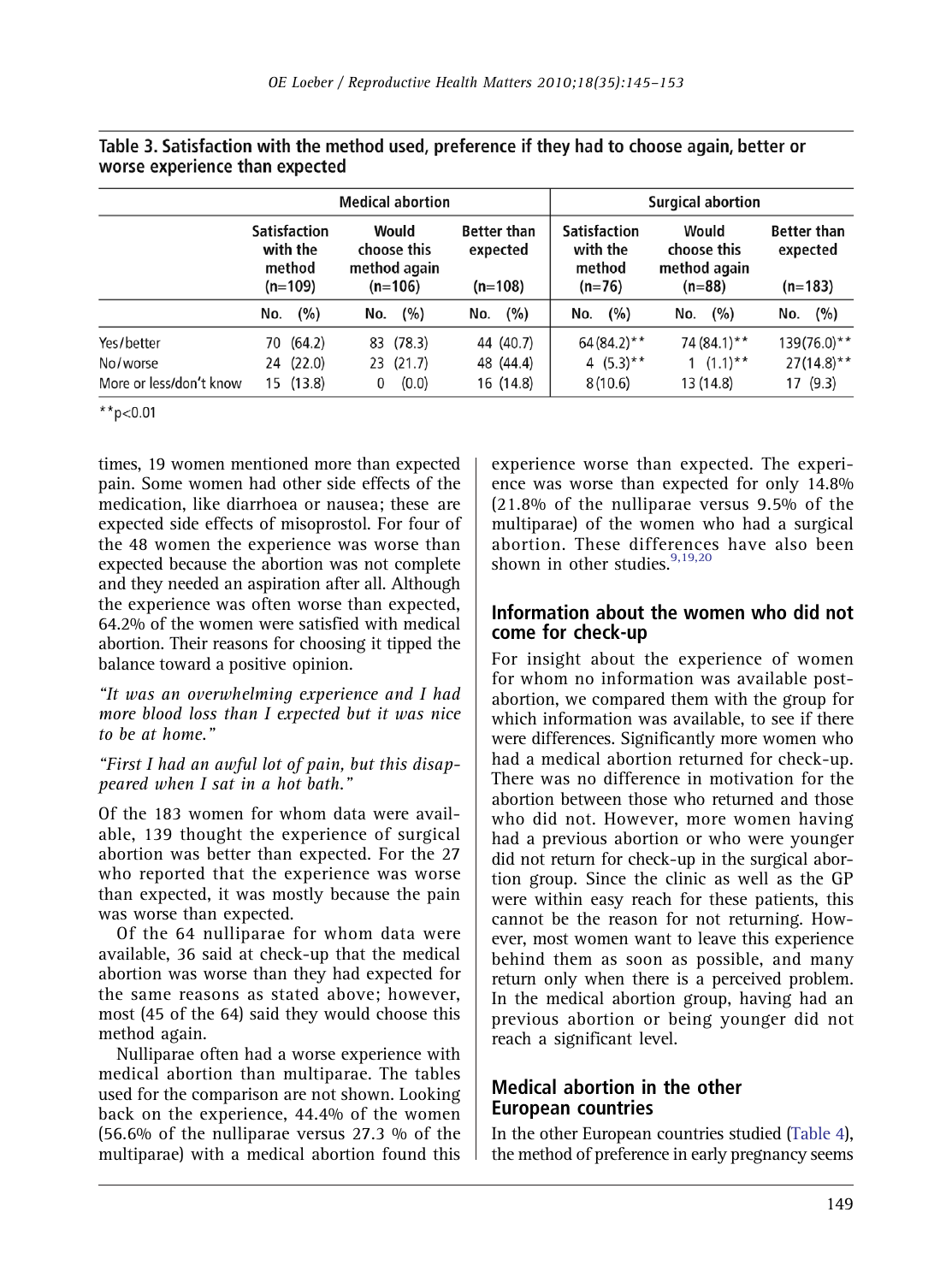## <span id="page-5-0"></span>Table 4. Medical abortions as a percentage of all abortions up to 49 and 63 days, and as a percentage of all abortions, in six European countries

|                                    | %<br>medical<br>abortions<br>up to<br>49 days | %<br>medical<br>abortions<br>up to<br>63 days | %<br>medical<br>abortions<br>of all<br>abortions |
|------------------------------------|-----------------------------------------------|-----------------------------------------------|--------------------------------------------------|
| Netherlands (2006) <sup>15</sup>   | $21.8\%$ <sup>a</sup>                         |                                               | 11.6%                                            |
| France (2006) <sup>16</sup>        | 95%                                           |                                               | 46%                                              |
| Sweden (2007) <sup>17</sup>        |                                               | 80%                                           | 72%                                              |
| Switzerland (2007) <sup>13</sup>   | 95%c                                          |                                               | 56%                                              |
| England/Wales <sup>18</sup> (2007) |                                               | 48%                                           | 35%                                              |
| Scotland <sup>14</sup> (2007)      |                                               | 68.1%                                         | 61.8%                                            |

a Personal communication, Cecile Wijsen, estimate based on data from the National Abortion Registry, 2006.14

b Personal information. Danielle Hassoun, estimate based on DREES Études et résultats N° 659.15

c Personal information, Anne Marie Rey, estimate based on Statistik des Schwangerschaftsabbruchs, 2007.<sup>12</sup>

to be medical abortion. $13-18$  $13-18$  In the Netherlands, medical abortion is used much less frequently than in Great Britain, Sweden, Switzerland and France  $21,23$ 

## Information from and views of 20 abortion providers in the Netherlands

Of the 20 abortion providers (40% of all providers, 66% of the most active) at the providers meeting, 19 prescribed medical abortion,15 up to 49 days LMP, two up to 63 days, and one up to 56 days. One did not prescribe medical abortion, because she thought the method inferior to surgical abortion. The limit of 49 days was adhered to, because these clinicians still follow the French protocol and also because they found (especially close to 63 days LMP) blood loss to be heavier, the effectiveness somewhat lower and the women told them that the viewing of fetal material close to 63 days was unpleasant with home use of medical abortion.

Their personal preference, if they themselves or their partner had to choose a method, would be as follows: 11 would (probably) choose surgical abortion, mainly because it was a fast method and very reliable. Six would choose medical abortion, since it has almost no contraindications. Three did not know which method they would choose. Of the group that would opt for surgical abortion, five would choose medical abortion in special circumstances. For instance if the pregnancy was less than six weeks, if they were very afraid of the surgical method, or if there were medical contraindications for surgical abortion. Eleven of the 20 participants stated an opinion about medical abortion: seven found it an excellent alternative and four thought it very important that women had a choice.

"It is a good alternative, although less so for women who are very much afraid of pain, because no sedation can be given."\*

"I think medical abortion is just as effective and safe as surgical abortion below 8 weeks LMP."

"It is good there are alternative methods, it proves the success of surgical abortion."

"I like medical abortion as a method but there is more insecurity, more questions and more complaints than with surgical abortion."

In the outpatient clinics, where 94% of all abortions take place, the range in the proportion of medical abortions to the total varied from <1% (in one clinic the method is considered of low value and hardly ever provided) and 33% (in the clinics where medical abortion was considered a good alternative to surgical abortion, where comprehensive information was provided and women were given a choice of method). The difference in the proportion of medical abortions was associated strongly with opinions held in the particular clinic about medical abortion in general and the way it should be provided, e.g. whether the method itself was valuable or whether home use was supported. Until recently the norm has been to do surgical abortions in early pregnancy and these have had good results. The main reasons patients give for choosing surgical abortion (that it is faster and more effective) are closer to the heart of most providers than those for medical abortion (that it is more natural or in order to avoid surgery).

<sup>\*</sup>Although sedation is inappropriate for medical abortion, pain relief can be provided. Ibuprofen is usually sufficient with early abortion.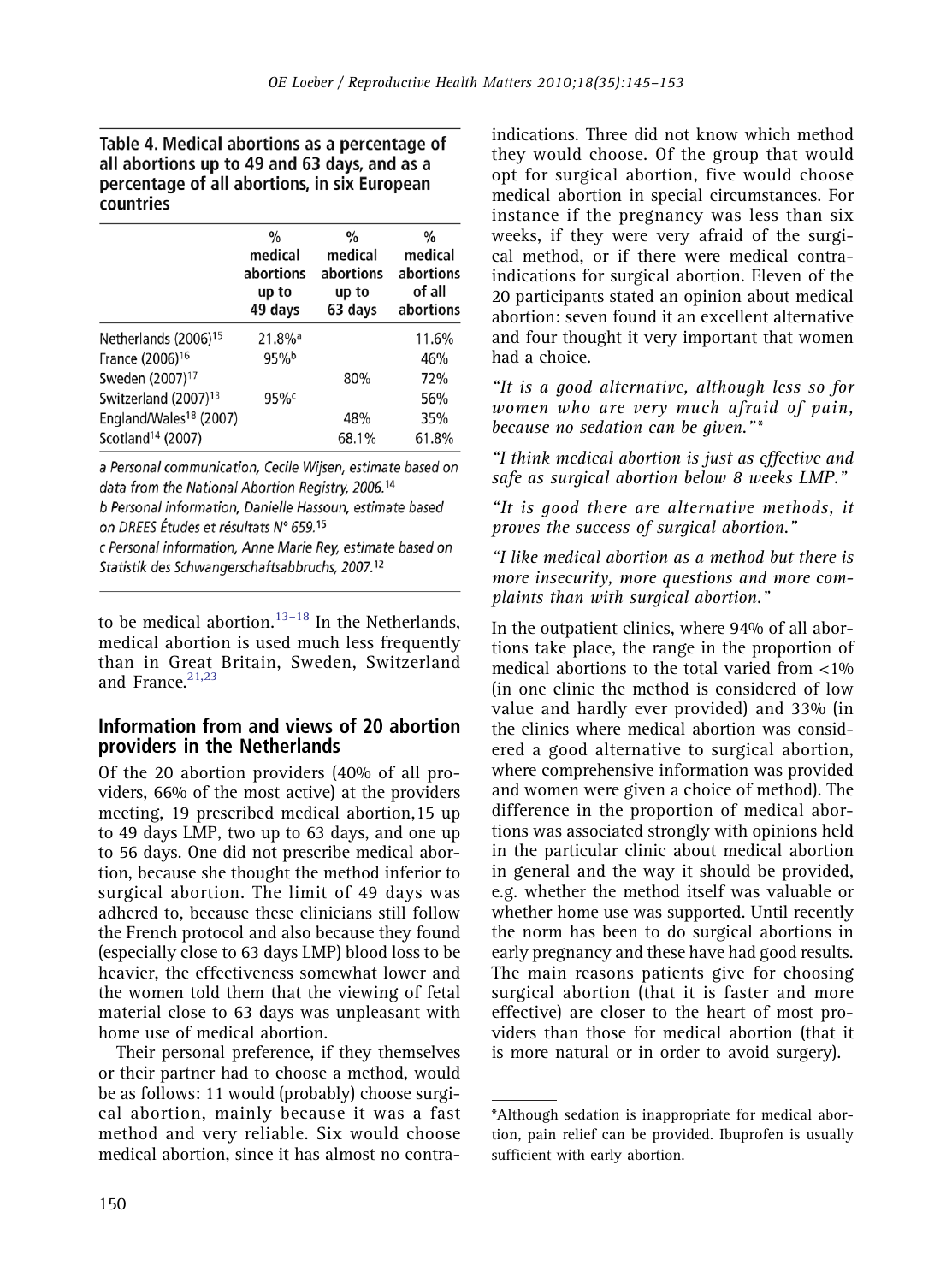

Two embryos following early abortion. The one on the left was aspirated from a pregnancy of 4–5 weeks LMP (6 mm). The one on the right is from a pregnancy of about 6 weeks LMP following medical abortion (18 mm).

#### Discussion and conclusions

In this study I did not focus specifically on effectiveness or side effects of the two abortion methods as such but more on the reported opinions of the women involved. I conclude that the motivation for choosing a surgical procedure is different from that for a medical procedure.

Since the experience with former abortions is often a reason to choose a specific method again, it might well be that the proportion of medical abortions will increase as experience among women with this method increases. Although almost 30% of the women in this study had had one or more abortions previously, and this experience influenced their present preference, statistically little can be said about their former abortion, however, because the numbers were very small.

Of the women who had a medical abortion for whom the experience was worse than expected, a considerable number would, nevertheless, choose the same method again, usually because they remained afraid of the surgical method or because

the positive aspects outweighed the negative ones. However, more women in the surgical than in the medical group would choose the same method of abortion again. This difference has also been shown in other studies. $9,19-21$  $9,19-21$  $9,19-21$ 

Compared to four other countries in Western Europe, the use of medical abortion is low in the Netherlands. In hospitals and clinics in the other countries looked at, the more extensive use of medical abortion seems partly provider- and clinic-driven.[7,](#page-7-2)[21](#page-8-0) Possible provider-linked arguments are the lack of trained providers with experience with the surgical procedure with very early pregnancies or resistance to aspiration before seven weeks, and the personal preferences of the individual providers for a specific method. Possible clinic-related arguments are that surgical procedures have to be done in a hospital operating room, need general anaesthesia, a waiting period may be required, [and](#page-8-1) sometimes cost can influence the choice. $21-23$  In these countries, the arrival of medical abortion and the possibility it offers for less hospitalised care has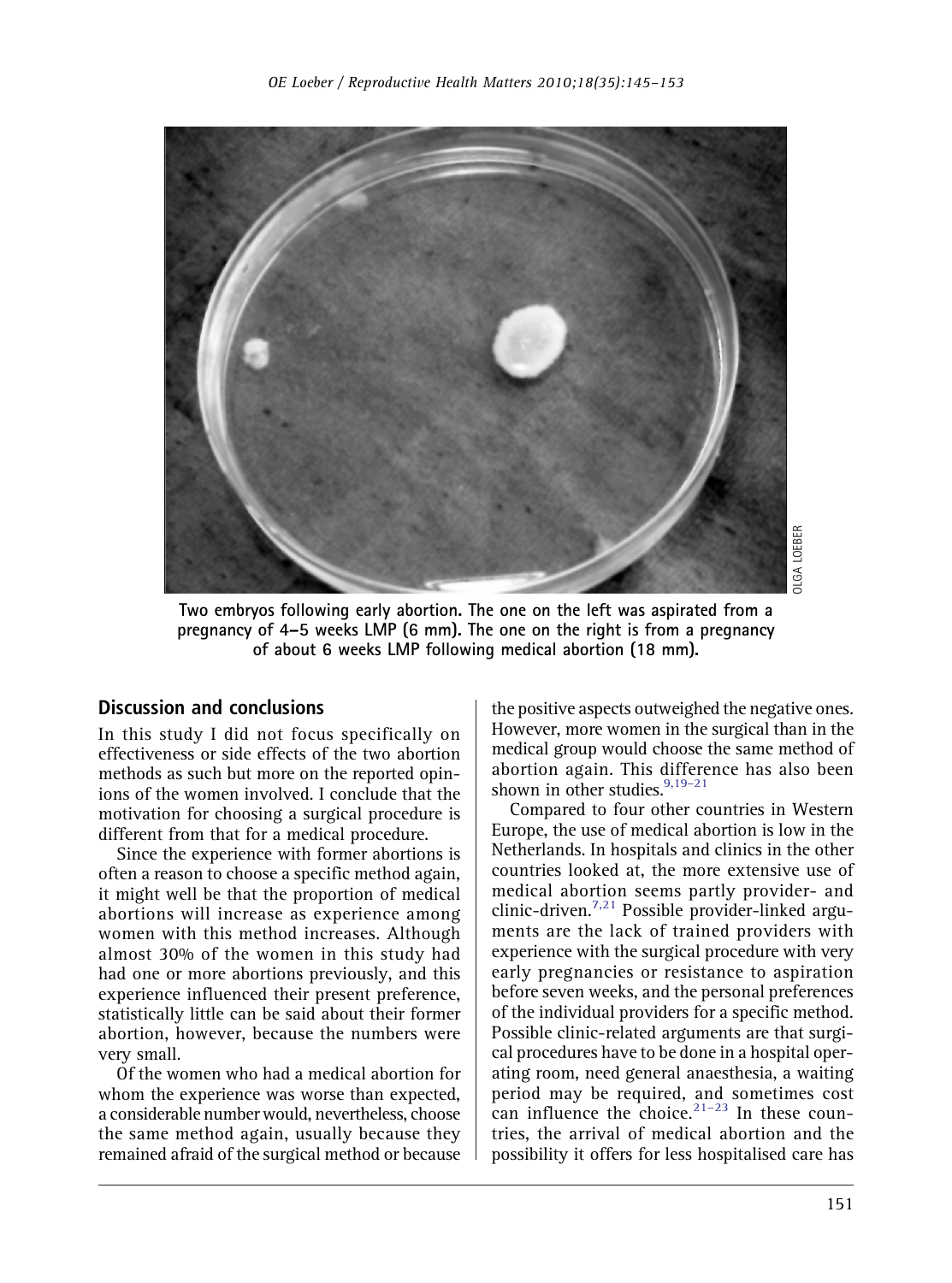<span id="page-7-0"></span>been enthusiastically taken up. These responses have not taken place in the Netherlands. Cost, for example, is not an issue because in the Netherlands both methods are free of cost for Dutch inhabitants and the waiting period is short and identical for both methods.

Surgical abortion is the preferred choice for a large majority of women seeking abortion in clinics in the Netherlands. The proportion of women choosing medical abortion might increase in the Netherlands in the near future, but it will most likely not reach the same proportion as in some other European countries. This study shows that there is undoubtedly a place for medical abortion in the Netherlands and room for more use of the method in the clinics where it is currently hardly ever provided. At the same time, in other European countries, the proportion of medical abortions might decrease if the possibility of earlier surgical aspiration were as easily accessible as in the Netherlands.

## Acknowledgements

I wish to thank Evert Ketting and Marcel Vekemans for their critical reading of this manuscript and valuable advice.

#### <span id="page-7-2"></span><span id="page-7-1"></span>References

- 1. Inspectie voor de Gezondheidszorg. Jaarrapportage 2007 van de Wet afbreking zwangerschap. (Annual Report 2007 of the Law on Termination of Pregnancy) Den Haag: IGZ, 2008. p.19.
- 2. Kruijer H, van Lee L, Wijsen C. Landelijke abortusregistratie 2008. Utrecht: Rutgers Nisso Groep. 2009. p.17.
- 3. Wijsen C, Rademakers J. Abortus in Nederland 2001–2002. (Abortion in the Netherlands 2001–2002). Utrecht: RutgersNissogroep. 2003. p.19.
- 4. Inspectie voor de Gezondheidszorg. Jaarrapportage 2006 van de Wet afbreking zwangerschap. (Annual Report 2006 of the Law on Termination of Pregnancy) Den Haag: IGZ, 2007. p.17.
- 5. Rademakers J, Koster E, Jansen-van Hees A, et al. Medical abortion as an alternative for vacuum aspiration: first experiences with the "abortion pill" in the Netherlands. European Journal of Contraception and Reproductive Health Care 2000; 6:185–91.
- 6. Hemmerling A, Siedentopf F, Kentenich H. Emotional impact and acceptability of medical

abortion with mifepristone: a German experience. Journal of Psychosomatic Obstetrics & Gynaecology 2005;26:23–31.

- 7. Ho PC. Women's perceptions on medical abortion. Contraception 2006;74:111–15.
- 8. Henshaw RC, Naji SA, Russell IT, et al. Comparison of medical abortion with surgical vacuum aspiration: women's preferences and acceptability of treatment. British Medical Journal 1993; 307:714–17.
- 9. Rørbye C, Nørgaard M, Nilas L. Medical versus surgical abortion: comparing satisfaction and potential confounders in a partly randomized study. Human Reproduction 2005;20:834–38.
- 10. Berer M. Medical abortion: a fact sheet. Reproductive Health Matters 2005;13:20–24.
- 11. Trupin SR, Moreno C. Medical abortion: overview and management. Medscape General Medicine 2002;4(1). At: [<www.medscape.com/](http://www.medscape.com/viewarticle/429755) [viewarticle/429755>](http://www.medscape.com/viewarticle/429755). Accessed 4 March 2009.
- 12. Creinin MD. Medical abortion for early pregnancy. Current Problems in Obstetrics, Gynaecology and Fertility 1997; 20:19–32.
- 13. Bundesamt für Statistik BFS, Switzerland. Statistik des

Schwangerschaftsabbruchs, 2007. Anzahl Schwangerschaftsabbrüche stabil und relativ tief. (Statistics of termination of pregnancy 2007. Number of terminations of pregnancy stable and relatively low). At: <[www.](http://www.svss-uspda.ch/pdf/SA-2007-bfs.pdf) [svss-uspda.ch/pdf/SA-2007-bfs.](http://www.svss-uspda.ch/pdf/SA-2007-bfs.pdf) [pdf](http://www.svss-uspda.ch/pdf/SA-2007-bfs.pdf)>. Accessed 22 April 2009.

- 14. Shanks E, Chalmers J, Philip A. Abortion Statistics, Scotland, year ending December 2007. Edinburgh: ISD Scotland Statistical Publication Notice 2008. At: [<www.isdscotland.](http://www.isdscotland.org/isd/5644.html) [org/isd/5644.html](http://www.isdscotland.org/isd/5644.html)>. Accessed 28 March 2009.
- 15. van Lee L, Wijsen C. Landelijke Abortus Registratie 2006 [National Abortion Registry 2006]. Utrecht: RutgersNissogroep, 2006.

16. Vilain A. Les interruptions volontaires de grossesse en 2006. (Voluntary terminations of pregnancy in 2006, France) DREES Études et résultats N° 659, Paris, 2008. At: <[www.](http://www.sante.gouv.fr/drees/etude-resultat/er-pdf/er659.pdf) [sante.gouv.fr/drees/etude](http://www.sante.gouv.fr/drees/etude-resultat/er-pdf/er659.pdf)[resultat/er-pdf/er659.pdf](http://www.sante.gouv.fr/drees/etude-resultat/er-pdf/er659.pdf)>. Accessed 3 April 2009.

- 17. Ollars B, Lindam A. Induced abortions 2007. Official Statistics of Sweden. Health and Diseases 2008;4.
- 18. Government Statistical Service. Abortion Statistics, England and